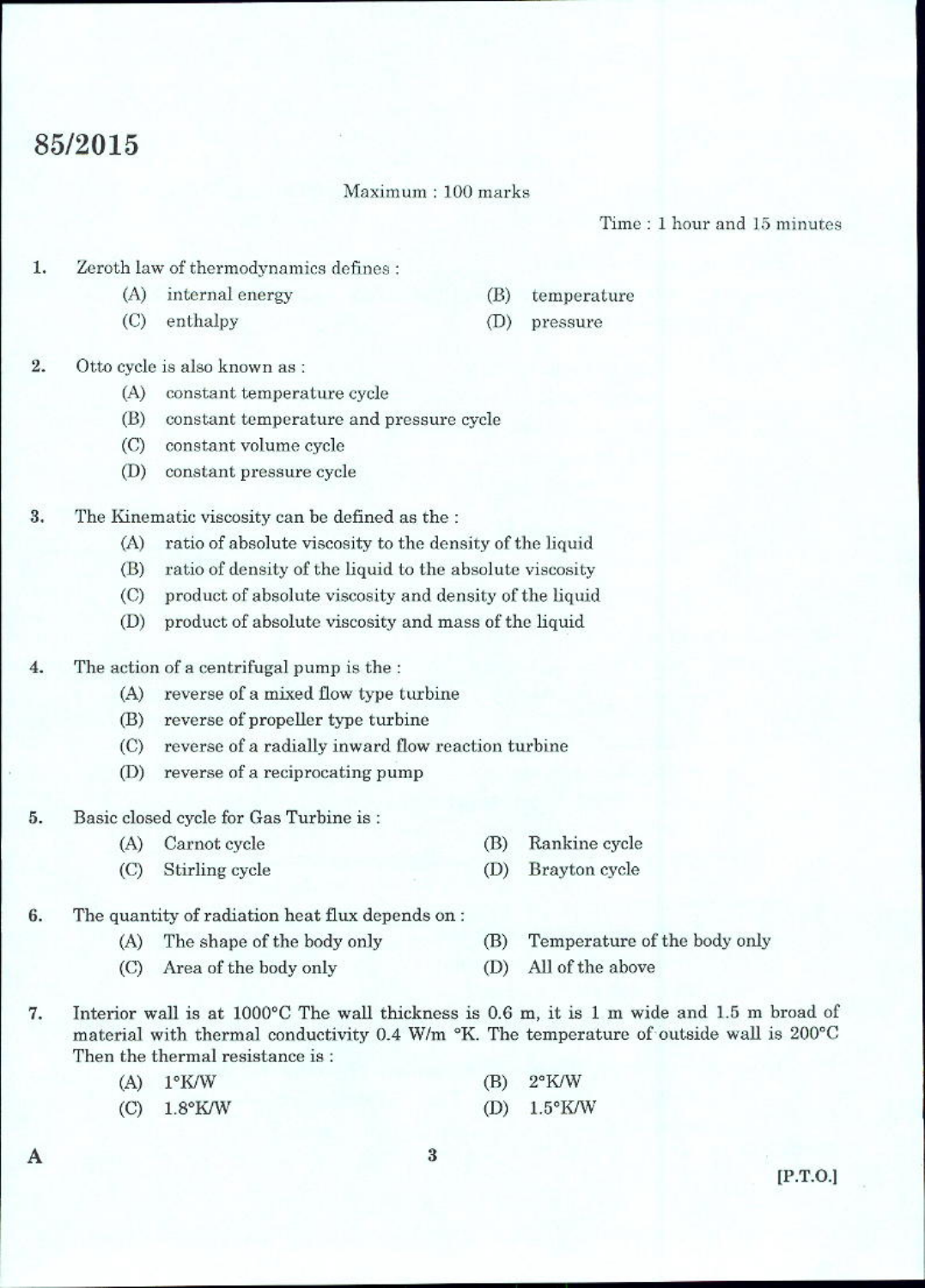- 8. According to Stefan-Boltzmann law, the total radiation from a black body per second per unit area is fourth power of the absolute temperature.
	- $(A)$ equal to
	- (C) inversely proportional to
- 9. Forging results in the following:
	- reduces the mechanical properties  $(A)$
	- $(C)$ creates internal defects  $(D)$
- 10. In Electrical discharge machining:
	- (A) the work piece and tool must both conduct electricity
	- (B) only the work piece conducts electricity
	- $(C)$ only the tool conducts electricity
	- both tool and work piece should not conduct electricity  $(D)$
- 11. In a tensile test, necking starts at:
	- (A) lower yield stress
	- (C) ultimate tensile stress

## 12. The fatigue strength of mild steel is:

- (A) equal to its tensile strength
- $(C)$ equal to its yield strength
- 13. The power transmitted by belt drive is designed on the basis of:
	- $(A)$ angle of contact on the larger pulley
	- $(B)$ angle of contact on the smaller pulley
	- average angle of contact on the two pulleys  $(C)$
	- angle of contact on the driver pulley, whether smaller or larger  $(D)$
- 14. Dynamometer is a device for measuring :
	- $(A)$ torque exerted by the machine
	- (B) power developed by the machine
	- $(C)$ power absorbed by the machine
	- (D) all of the above
- $15.$ The type of gears used to connect two non-parallel non-intersecting shafts are :

 $\overline{4}$ 

(A) straight spur gears

cross helical gears

- (B) straight bevel gears
- $(D)$ spiral gears

85/2015

 $(C)$ 

- 
- (B) more than its tensile strength
- (D) lower than its yield strength
- upper yield stress
- (B)
- (D) just before fracture

- 
- directly proportional to (B)

all of the above

improves the grain flow

(D) exponential to

(B)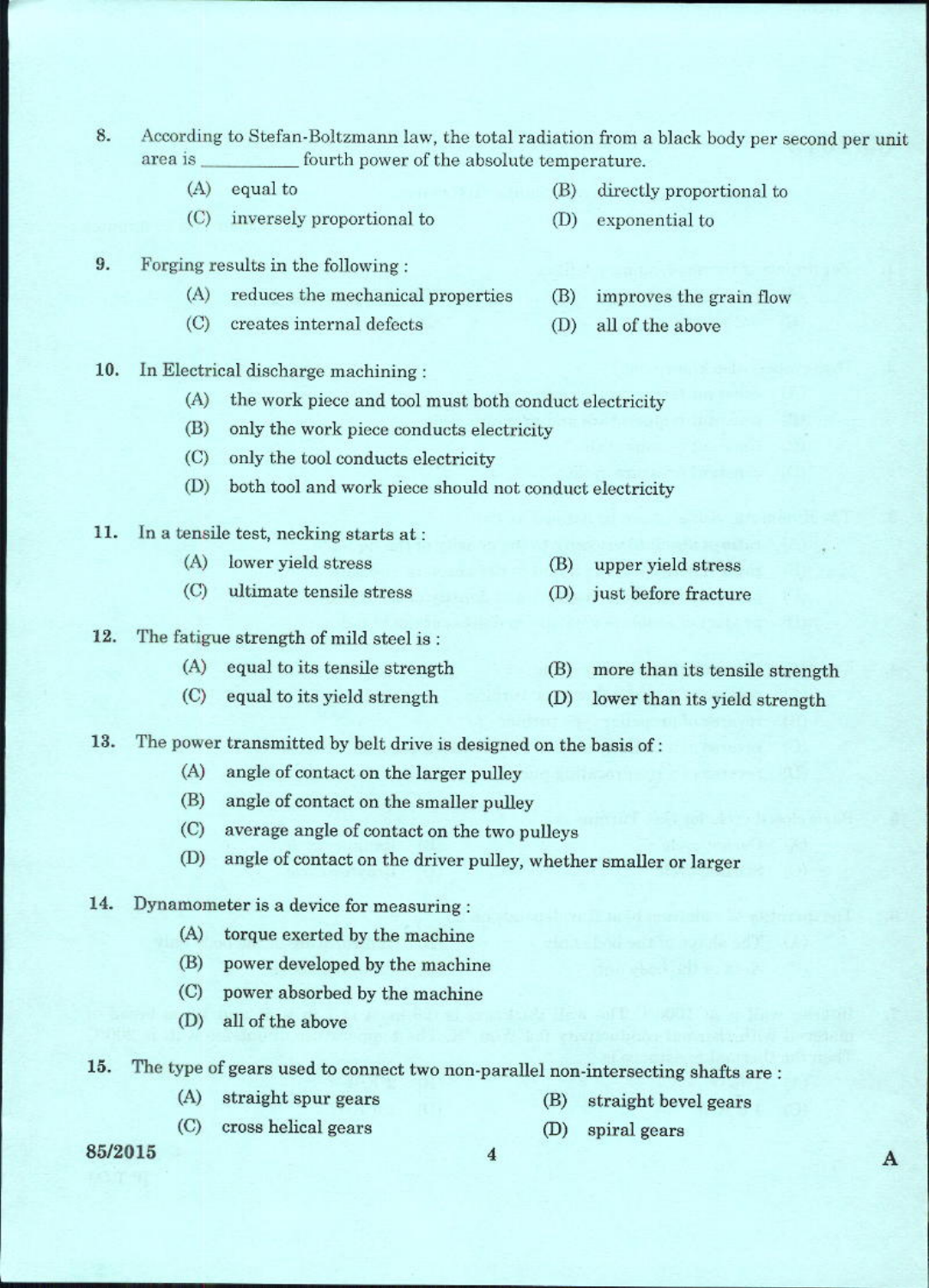Ammonia, which is used as a common refrigerant, has a normal boiling point of: 16.

- $(A) -39.6$ °C  $(B) 31.7$ °C (D)  $-33.3^{\circ}$ C  $(C) -3.1$ °C
- Specific humidity (humidity ratio) is the ratio of: 17.
	- Mass of water vapour present per kg of dry air  $(A)$
	- Mass of water vapour present in unit volume of air (B)
	- Actual mass of water vapour in a given volume to the mass of water vapour if the  $(C)$ air is saturated at the same temperature
	- None of the above (D)
- Calorific value of dry wood is: 18.
	- $(B)$  1300 kcal/kg  $(A)$  3400 kcal/kg
	- $(D)$  2500 kcal/kg  $(C)$  9100 kcal/kg
- Reciprocating pump falls under the category of: 19.
	- (A) Rotodynamic pumps
	- (B) Dynamic-pressure pumps
	- (C) Positive displacement pumps
	- (D) All of the above

In reaction turbines, the pressure at the inlet of the turbine : 20.

- (A) is much higher than that at the outlet
- (B) is much lower than that at the outlet
- (C) is equal to the outlet pressure
- is initially lower than the outlet and then increases  $(D)$
- Hysteresis loss in electrical systems is directly proportional to the : 21.
	- Frequency and flux density  $(A)$
	- Frequency, and flux density to the power 1.6 (B)
	- Square of frequency, and flux density to the power 1.6  $(C)$
	- Square of frequency, and square of flux density  $(D)$
- If speed of dc motor increases with load torque, then it is a: 22.
	- (B) Brushless motor (A) Series motor
	- (D) Differentially compounded motor Cumulatively compounded motor  $(C)$

A

85/2015  $[P.T.O.]$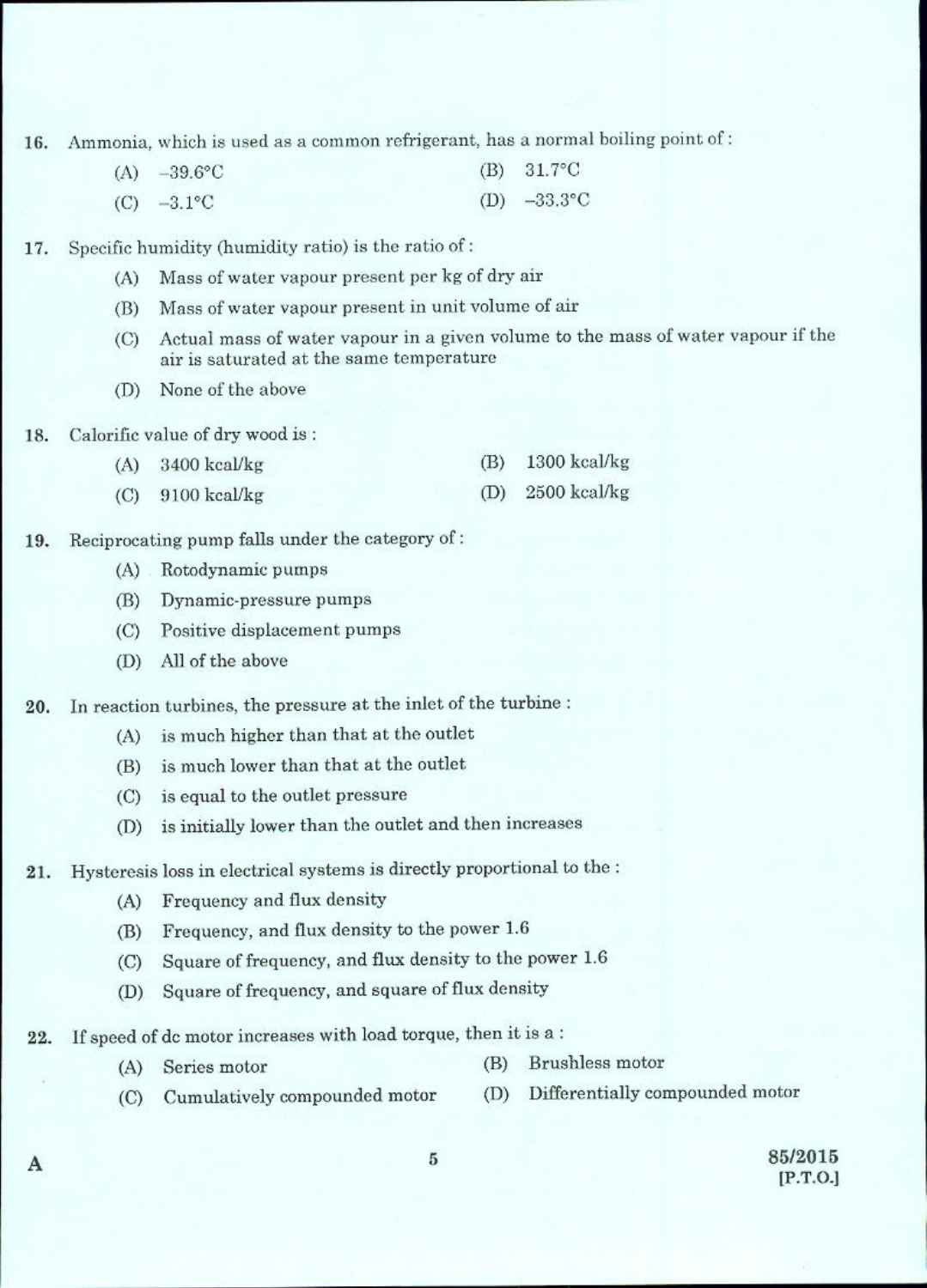23. The power electronic switch used for a Sine-PWM inverter can be :

- $(A)$ **SCR** TRIAC  $(B)$
- $(C)$ IGBT (D) All of these

24. Which of the following statement is correct for a common base transistor amplifier?

- $(A)$ High current gain and high output impedance
- $(B)$ Low input impedance and high output impedance
- (C) High input impedance and low output impedance
- (D) High voltage gain and low output impedance
- If common base current gain  $\alpha = 0.99$ ,  $I_{CBO} = 5\mu A$ ,  $I_B = 50$   $\mu A$  for a bipolar transistor, then 25. value or collector current Ic will be :

|       | $(A) 5.5 \text{ mA}$ | $(B)$ 4.5 mA                        |
|-------|----------------------|-------------------------------------|
| 25.33 |                      | the property of the property of the |

- $(C) 5.0 \text{ mA}$ (D)  $2.5 \text{ mA}$
- A second order RLC series circuit behaves like an inductive circuit : 26.
	- (A) At resonant frequency
	- (B) Below resonant frequency
	- (C) Above resonant frequency
	- (D) At lower half power frequency
- 27. 3- phase transformer combinations which cannot be operated in parallel are:
	- $(A)$ Star-star & delta-delta
	- (B) Star-delta & delta-star
	- (C) Star-star & star-delta
	- (D) Delta-delta & star-star
- Mho relay is normally used for the protection of: 28.
	- (A) Long transmission line
	- (B) Short transmission line
	- $(C)$ Transformer
	- $(D)$ DC motors
- 29. A 1 mA d' Arsonval ammeter has resistance of 100 ohm. The value of the series resistance required to convert it to a (0-50) V Voltmeter is :
	- $(A)$  $1 \text{ k } \Omega$ (B)  $49.9 k$   $\Omega$  $(C)$  $4.9 k$ (D)  $10 k \Omega$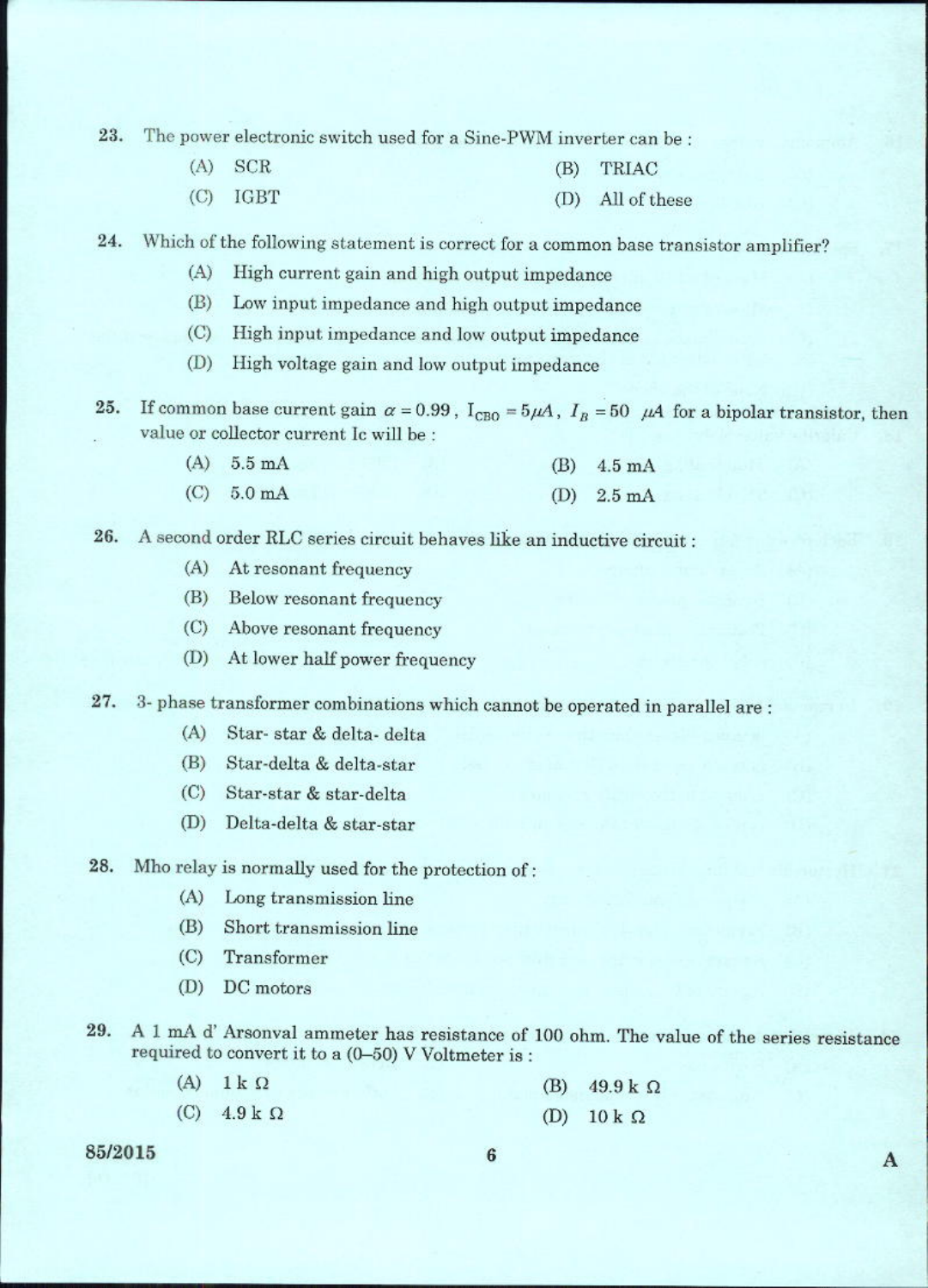30. During frequency measurement Lissajous pattern on oscilloscope has 2 horizontal tangencies and 5 vertical tangencies when the frequency of the horizontal input is 1 kHz. Then the vertical frequency will be :

| (A) $5.0 \text{ kHz}$ | $(B)$ 2.5 kHz |
|-----------------------|---------------|
| (C) 4.0 kHz           | $(D)$ 400 Hz  |

31. A two port network is defined by the following equations,  $I_1 = V_1 - 0.5V_2$ ,  $I_2 = -V_1 + V_2$ , Z parameters are given by  $Z =$ :

|  | (A) $[1 -0.5; -1 1]$ | (B) $[2 \ 1; \ 2 \ 2]$ |  |  |
|--|----------------------|------------------------|--|--|
|  | (C) $[1 -2; -1 1]$   | (D) $[1 \ 2; \ 2 \ 1]$ |  |  |

A capacitor of 10  $\mu$ F is connected to a 100 V dc source through a series resistance of 10  $k\Omega$ 32. It will be fully charged in:

| A) 0.01 s    | $(B)$ 0.1 s |
|--------------|-------------|
| $C)$ 0.158 s | (D) $0.5 s$ |

A step up chopper supplying a load at 500V and input is 200V. The off time of switch is 33.  $20\mu$  sec, inductor current is continuous and ripple free. The frequency of chopper in kHz is:

| $(A)$ 20 kHz | $(B)$ 25 kHz          |
|--------------|-----------------------|
| $(C)$ 50 kHz | (D) $100 \text{ kHz}$ |

The two windings of a 200/100 V transformers are connected in series and results in net 34. inductances of 70 mH and 30 mH in different connections Assuming  $L_1 = 4L_2$ , the coupling coefficient is :

| $(A)$ 1 |            | $(B)$ 0.5 |             |
|---------|------------|-----------|-------------|
|         | $(C)$ 0.25 |           | $(D)$ 0.428 |

Among the following materials cable glands are made from: 35.

| (ii)                                                                   | Brass                |
|------------------------------------------------------------------------|----------------------|
|                                                                        | (iv) Stainless steel |
|                                                                        | (B) (ii) & (iv)      |
|                                                                        | $(D)$ (iv) only      |
| plastic<br>(iii) Aluminium<br>(A) All the above<br>$(ii)$ (iii) & (iv) |                      |

36. A voltage source with source impedance  $Z_s = 0.3 + j0.4\Omega$  is connected to a resistive load. Then the load resistance for maximum power transfer is :

| (A) $0.3 \Omega$   | (B) $0.4 \Omega$ |
|--------------------|------------------|
| $(C)$ 0.7 $\Omega$ | (D) $0.5 \Omega$ |

The maximum allowable earth resistance for major substations is : 37.

| (A) $1 \Omega$    | $(B)$ 5 $\Omega$ |
|-------------------|------------------|
| $(C)$ 25 $\Omega$ | (D) $0 \Omega$   |

A

85/2015  $[P.T.O.]$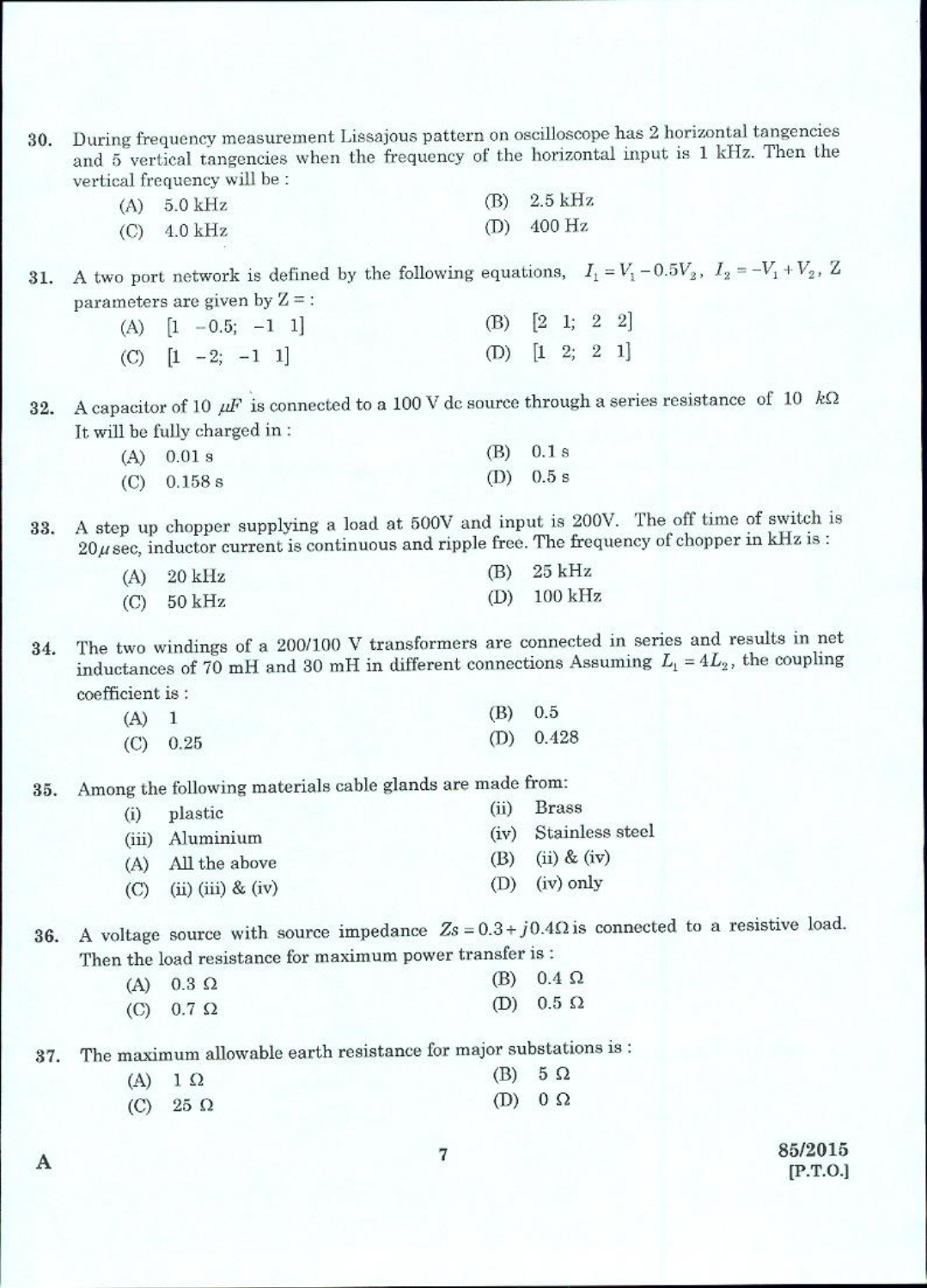- 38. The line voltage V<sub>RY</sub> is  $400\angle 0$  V for a balanced 3-ph star-connected load with phase sequence RYB. Then the phase voltage VBN is given by :
	- $(A)$ 230/90  $(B)$  $230\angle -120$  $(C)$  $230\angle -90$  $(D)$ 400∠30

A 50 MVA, 22 kV synchronous generator has 0.2 Pu synchronous reactance. The pu 39. synchronous reactance on the base values of 100 MVA and 11 kV is :

- $(A)$  1.6 (B)  $0.1$
- $(C) 4.0$  $(D) 0.2$
- 40. A thyrite type lightning arrestor:
	- uses a Silicon Carbide based material  $(i)$
	- $(ii)$ acts as a nonlinear resistor
	- (iii) offers a low resistance path to the surge appearing in the line
	- (iv) returns surge back to the source

Among the above four statements.

- (A) All are correct  $(B)$ (i) and (iv) are correct
- $(C)$  (i), (ii), and (iii) are correct  $(D)$ (ii), (iii) and (iv) are correct
- Which of the following wood is more resistant to white ants? 41.

| (A) Teak   | $(B)$ Sal  |
|------------|------------|
| (C) Deodar | $(D)$ Chir |

A steel rod of 2cm<sup>2</sup> area and 1m in height is subjected to a pull of 40000 N. If Young's 42. modulus is  $2 \times 10^5$  N/mm<sup>2</sup>, the elongation of the rod will be :

| $(A)$ 10 mm | $(B)$ 100 mm  |
|-------------|---------------|
| $(C)$ 1 mm  | $(D)$ $01$ mm |

The elastic constant which gives the relation between pressure and change in volume : 43.

- (A) Young's modulus  $(B)$ Rigidity modulus
- $(C)$ **Bulk** modulus (D) Poisson's Ratio

44. Where the intensity of load is constant, Bending Moment will vary :

- $(A)$ Constant (B) Linearly
- $(C)$ Parabolically (D) Cubically

45. Moment of Inertia of triangular section with base b and height h about base will be :

- (A)  $bh^3/3$ (B)  $bh^3/12$
- (C)  $bh^3/36$ (D)  $bh^3/6$

85/2015

A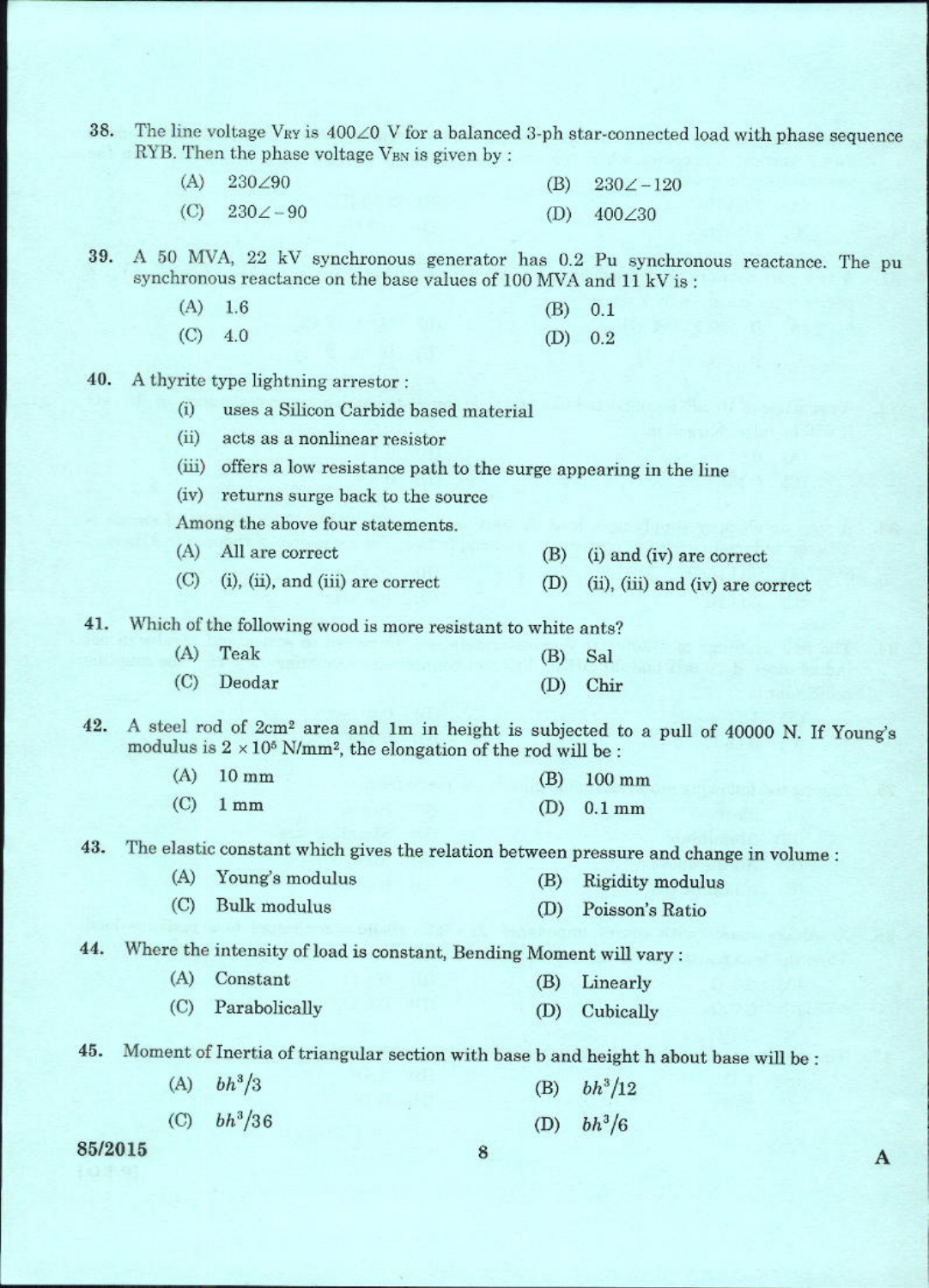| 46. |               | The shear stress in a circular shaft of radius r subjected to torsion is maximum :       |     |                                                                                        |
|-----|---------------|------------------------------------------------------------------------------------------|-----|----------------------------------------------------------------------------------------|
|     | (A)           | at centre of shaft                                                                       | (B) | at a distance r/2 from centre of shaft                                                 |
|     | (C)           | at surface of shaft                                                                      | (D) | at a distance r/2 from surface of shaft                                                |
| 47. | develops at : |                                                                                          |     | A simply supported rectangular beam is loaded transversely, the maximum tensile stress |
|     | (A)           | bottom fibre                                                                             | (B) | top fibre                                                                              |
|     | $\rm (C)$     | neutral axis                                                                             | (D) | no tensile stress                                                                      |
| 48. |               | A surface vibrator for concrete compaction is preferred for all the following except:    |     |                                                                                        |
|     | (A)           | raft foundation                                                                          | (B) | columns                                                                                |
|     | $\left($ C)   | road pavements                                                                           | (D) | R.C.C. slabs                                                                           |
| 49. |               | Maximum gross pressure which the soil can carry safely without shear failure :           |     |                                                                                        |
|     | (A)           | Gross safe bearing capacity                                                              | (B) | Net safe bearing capacity                                                              |
|     | $\left($ C)   | Ultimate Bearing capacity                                                                | (D) | Net ultimate bearing capacity                                                          |
| 50. |               | Type of foundation suitable when the load is heavy and the soil is highly compressible : |     |                                                                                        |
|     | (A)           | Mat foundation                                                                           | (B) | Pile foundation                                                                        |
|     | $\rm (C)$     | Pier foundation                                                                          | (D) | Well foundation                                                                        |
| 51. |               | The property of cement tested by using Lechatelier apparatus :                           |     |                                                                                        |
|     | (A)           | consistency                                                                              | (B) | setting time                                                                           |
|     | $\left($ C)   | compressive strength                                                                     | (D) | soundness                                                                              |
| 52. |               | The discharge through a V-notch varies as:                                               |     |                                                                                        |
|     | (A)           | Η                                                                                        | (B) | $H^{1/2}$                                                                              |
|     | (C)           | $H^{3/2}$                                                                                | (D) | $H^{5/2}$                                                                              |
| 53. |               | Hydraulic jump is used for :                                                             |     |                                                                                        |
|     | (A)           | increasing the depth of flow                                                             | (B) | reducing the energy of flow                                                            |
|     | (C)           | decreasing the velocity of flow                                                          | (D) | reducing the turbulence                                                                |
| 54. |               | An example of steady non-uniform flow is:                                                |     |                                                                                        |
|     | (A)           | motion of a river around bridge piers                                                    |     |                                                                                        |
|     | (B)           | steadily increasing flow through a pipe                                                  |     |                                                                                        |
|     | (C)           | steadily decreasing flow through a reducing section                                      |     |                                                                                        |
|     | (D)           | constant discharge through a long, straight tapering pipe                                |     |                                                                                        |
|     |               | 9                                                                                        |     | 85/2015                                                                                |

 $[P.T.O.]$